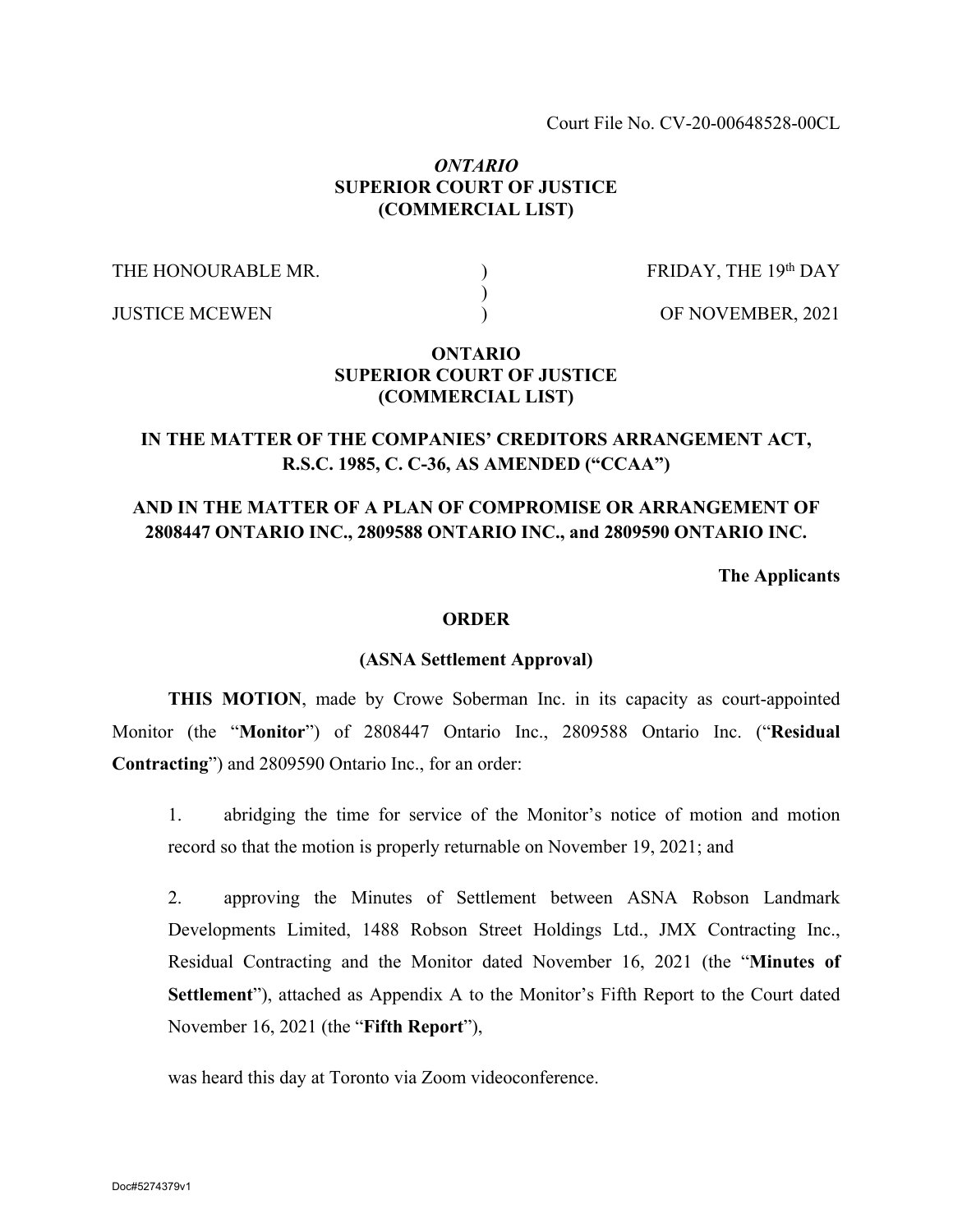**ON READING** the Fifth Report and on hearing the submissions of counsel for the Monitor, counsel for Residual Contracting and such other counsel as were present; no one appearing for any other person on the service list, although properly served as appears from the affidavit of Lynda Christodoulou sworn November 17, 2021, filed:

1. **THIS COURT ORDERS** that the time for service and filing of the Notice of Motion and Motion Record is hereby abridged and validated so that this motion is properly returnable today and hereby dispenses with further service thereof.

2. **THIS COURT ORDERS AND DECLARES** that the Minutes of Settlement are hereby approved and the execution of the Sale Agreement by the Monitor and Residual Contracting is hereby authorized and approved, with such minor amendments as the Monitor may deem necessary. The Monitor and Residual Contracting are hereby authorized and directed to take such additional steps and execute such additional documents as may be necessary or desirable for the completion of the Minutes of Settlement.

 $McE = T$